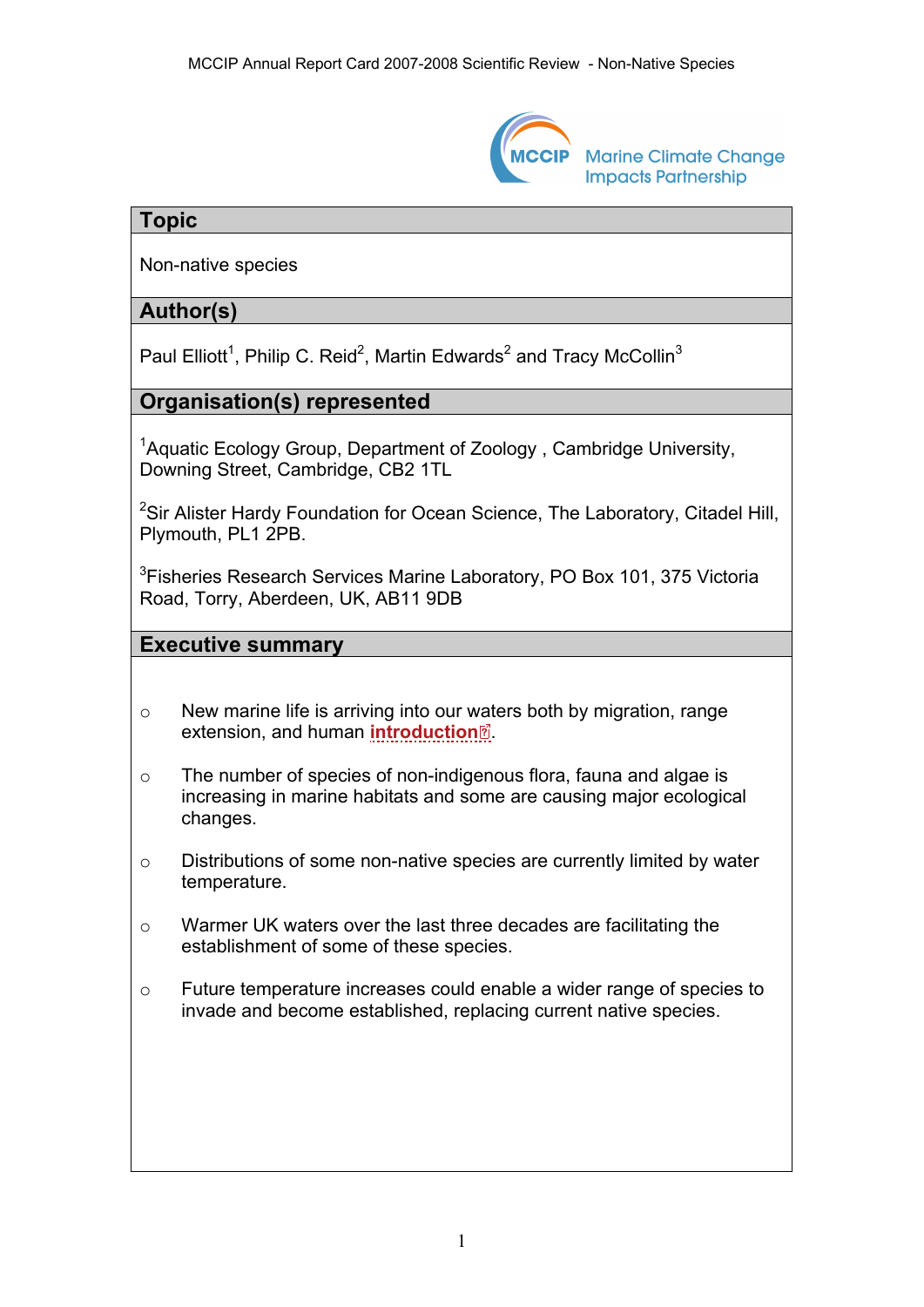### **Full review**

#### **What are non-native species**

Non-native species can be classified as fauna, flora or unicellular organisms that have been introduced from outside their natural range and have become established in UK waters. Some of these species can be considered to be invasive if they spread rapidly and cause economic or environmental harm, or harm to human health. In general, non-indigenous species are becoming increasingly common in marine habitats, and are causing major ecological changes on both local and global scales (Ruiz et al., 1997; 2000).

#### **Full Review**

Unfortunately, evidence and models of the effects of climate change on invasive spread are rare. However, climate change has been proposed to affect marine invasions in a number of ways. Firstly, warm-water indigenous species may expand ranges to the warming higher latitudes and out-compete cold-adapted species through their greater growth and recruitment (Carlton, 2000; Stachowicz et al., [200](http://www.mccip.org.uk/arc/2007/glossary.htm)2). Secondly, climate change may alter primary **[trophodynamic](http://www.mccip.org.uk/arc/2007/glossary.htm#Trophic_levels)** regimes and oceanography, indirectly facilitating invasions (Carlton, 2000; Hulme, 2005). Thirdly, successful invaders tend to be more resilient to disturbances than native species, and thus climate change could combine with other stressors to allow invaders to out-compete native species (Rogers & McCarty, 2000).

In the UK, many of our marine invasive species are thought to be limited in distribution by water temperature. It is likely that increasing water temperatures will further facilitate the spread of these species within the next decade. Examples of invasive species which may be affected by increasing temperatures include:

- o The barnacle, *Elminius modestus*, which can grow rapidly and withstand higher temperatures than native *Balanus* species. Low water temperature is likely to restrict northwards spread of this species; *Elminius* increased considerably in abundance in the Clyde following the warm summer of 1959 (Barnes & Barnes, 1960).
- o The slipper limpet, *Crepidula fornicata*, which may spread if water temperatures rise; minimum winter temperatures may be important in limiting the development of large populations in the North of Britain (Minchin *et al.*, 1995).
- o The Jap weed, *Sargassum muticum*, which has spread rapidly along the entire Channel coast (Hiscock & Moore 1986), the east coast up to Suffolk and has also now been found on the west coast of Scotland. Ideal conditions for growth are 25°C; increasing temperatures could facilitate its spread northwards.
- o *Bonnemaisonia hamifera* and *Asparagopsis armata* are red algae that are likely to be limited in distribution by water temperature (Eno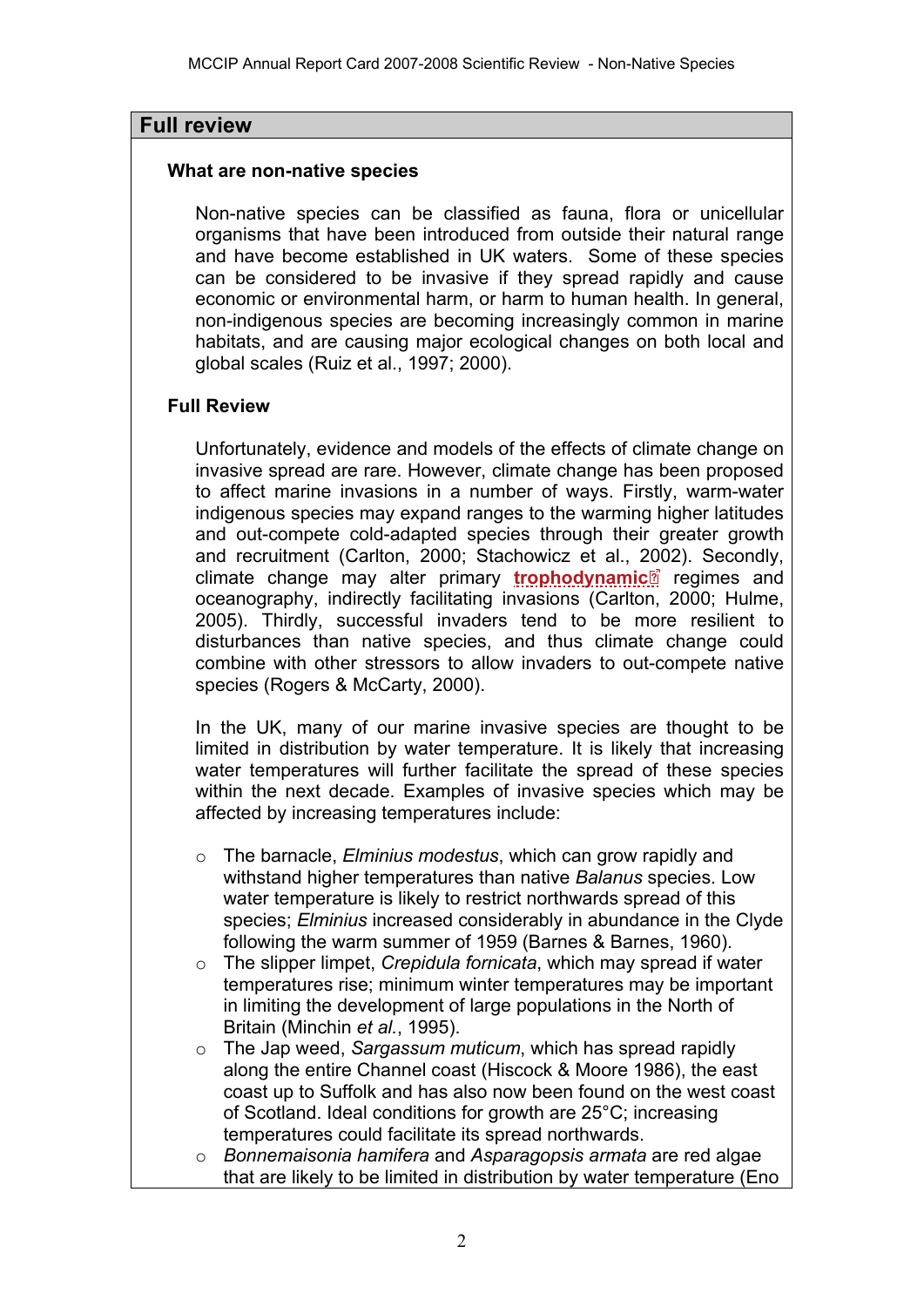et al., 1997). Other Rodophyta species such as *Antithamnionella ternifolia* and *Polysiphonia harveyi* are very tolerant of temperature changes, and may out-compete native species.

o Many estuarine species which have been spreading rapidly through Britain, such as the Chinese Mitten Crab, *Eriocheir sinensis* (Herberg et al., 2005), the zebra mussel, *Dreissena polymorpha* (Aldridge et al., 2004) and the Asian clam, *Corbicula fluminae* (pers.obs). There is certainly some evidence that zebra mussel larvae are developing more rapidly than historically documented, which could be related to climate change (Elliott, 2005)

More worryingly, with sufficient water warming, it is even possible that some of the more notorious global warm-water invasive species may enter British waters, such as the Northern Pacific Sea Star (*Asterias amurensis*), Caulerpa Seaweed (*Caulerpa taxifola*), and the American Comb Jelly (*Mnemiopsis leidyi*). Of particular concern for future invasions are non-indigenous marine plankton such as the shellfishpoisoning dinoflagellate, *Gymnodinium catenatum* (Minchin & Eno, 2002). However, due to the problems in predicting rates of range expansion and long-distance dispersal events, it is very difficult to anticipate when, and indeed if, any of these invaders will arrive.

## **Natural variability vs human induced climate change**

Empirical work in marine invasion emphasizes the effects of spatial heterogeneity, temporal variability, other species, and evolution on invasions (Hawkins et al., 2003). Many factors can affect the successful establishment of the species, such as the presence of predators, availability of unfilled niches, and the presence of food (Eno et al., 1997, Hawkins et al., 2003). However, evidence remains scarce regarding the past effects of directed environmental change on invasive spread. Indeed, it is possible that few, if any, of the introductions to the UK to date are a consequence of climate change. Introductions have been an ongoing process; more than 60 species of mostly red algae, polychaete worms, crustaceans and molluscs have been introduced over the last century.

### **Relative importance of climate change to other human pressures**

There is little doubt that most invasive species reach ne[w lo](http://www.mccip.org.uk/arc/2007/glossary.htm)calities by anthropogenic dispersal such as deliberate **[introduction](http://www.mccip.org.uk/arc/2007/glossary.htm#Introduction)** , fouling on the bottom of ships, or through the release of organisms in ballast water (Ruiz *et al*, 1997, Eno *et al.*, 1997). More than 50% of the introductions to the UK are believed to have originated from fouling on ship hulls or ballast water and the remainder in association with deliberate introductions of shellfish for mariculture. Further, the international transport of organisms on the hulls of vessels may increase in the future due to the introduction of a ban on Tributyltin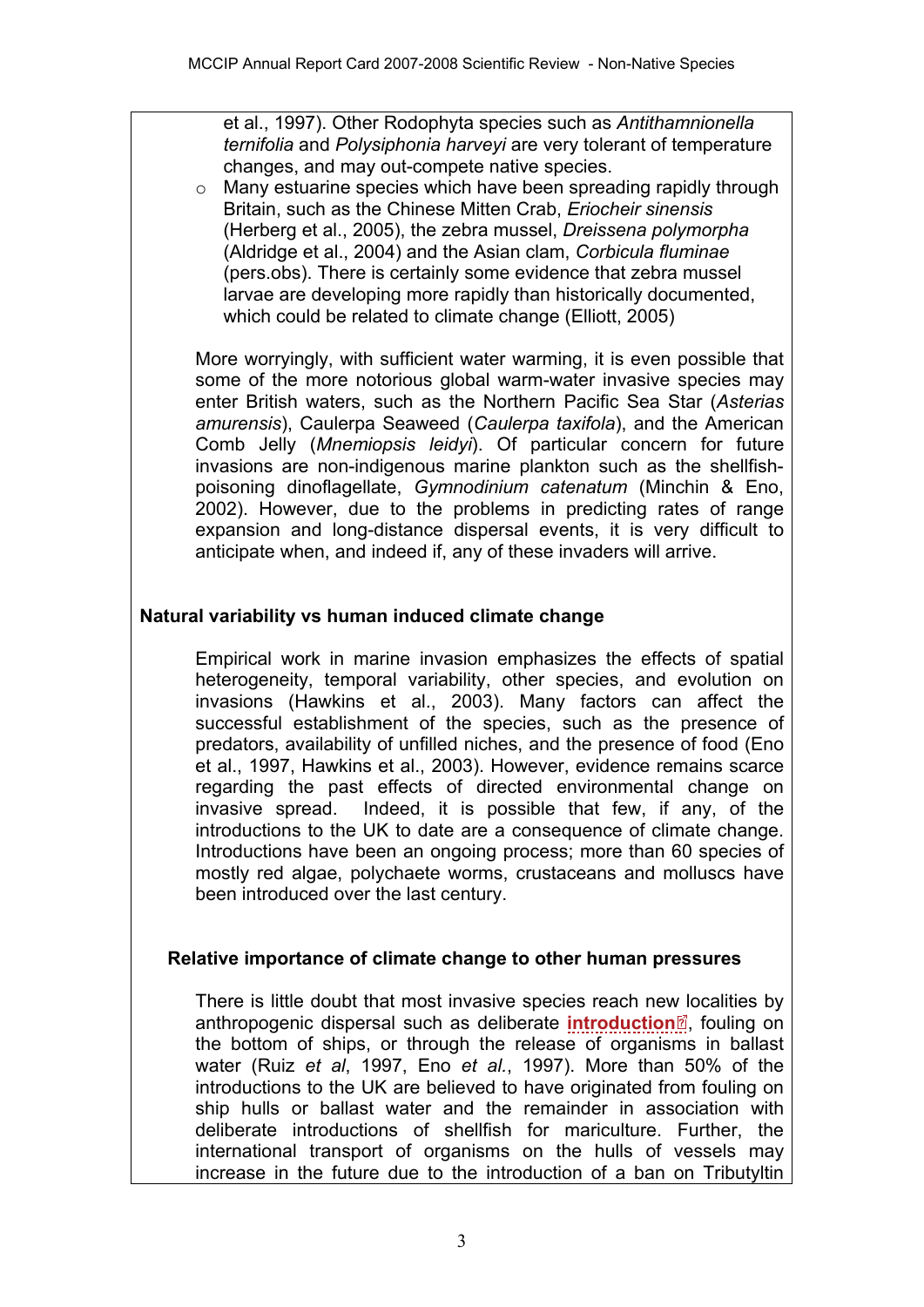(TBT) antifoulants. However, there is also a growing body of evidence that most aspects of global climate c[han](http://www.mccip.org.uk/arc/2007/glossary.htm)ge favour the successful establishment of invasive **[alien species](http://www.mccip.org.uk/arc/2007/glossary.htm#Alien)** (Dukes & Mooney, 1999; Carlton, 2000; Stachowicz *et al.*, 2002).

#### **Current debate**

There is considerable debate regarding the effects of climate change on marine invasions in the UK, largely because of a lack of comprehensive studies that would inform opinion. This lack of studies probably reflects the fact that the impacts of invasive species in the UK marine environment have not proved to be as detrimental as those reported from elsewhere in the world.

Theoretical work has shown that invasive species' spread is a far more complex process than classical models have implied, because longrange dispersal can rapidly enhance range expansion. Many attempts to model the effects of climate change have often used "climate envelopes" to predict future changes in species distribution. Such models often predict that climate change may reduce the suitability of current habitat, and these threats are most likely to be felt by species of limited dispersal ability (Hulme, 2005), i.e. non-invasive species. For many species, effects may be indirect and result from changes in the availability of natural resources and mutualistic and antagonistic interactions between species (Hulme 2005).

### **Regional Variations**

A report by Eno *et al.* (1997) summarizes the distribution and invasive characteristics of 51 non-native species in British waters. These include 15 marine alga, five diatoms, one flowering plant and 30 invertebrates. There are generally no common patterns in the distribution of the invasive species, but there do seem to be more invasive species on the south and west coasts of Britain, especially in the Solent (Zibrowius & Thorp, 1989) and along the Essex Coast (Utting & Spencer, 1992). This could be due to a number of factors such as more shipping and therefore more vectors for the transport of non-native species, proximity to areas from which species could spread, monitoring effort and differences in water temperature between the north and south of the country. Rates of spread vary between species, with 16 out of 51 species having spread to much of the British Isles within 50 years. Most species originated from similar latitudes to the UK, especially the east coast of the USA (mainly fauna) and the Western Pacific (mainly flora). It is likely that most species made the journey to Britain via deliberate introduction (often in association with mariculture), or with transport on ships hulls, or in ballast water. The UK also often supplies Ireland with invasive marine species (Invaders of Ireland are summarized in: Minchin & Eno, 2002).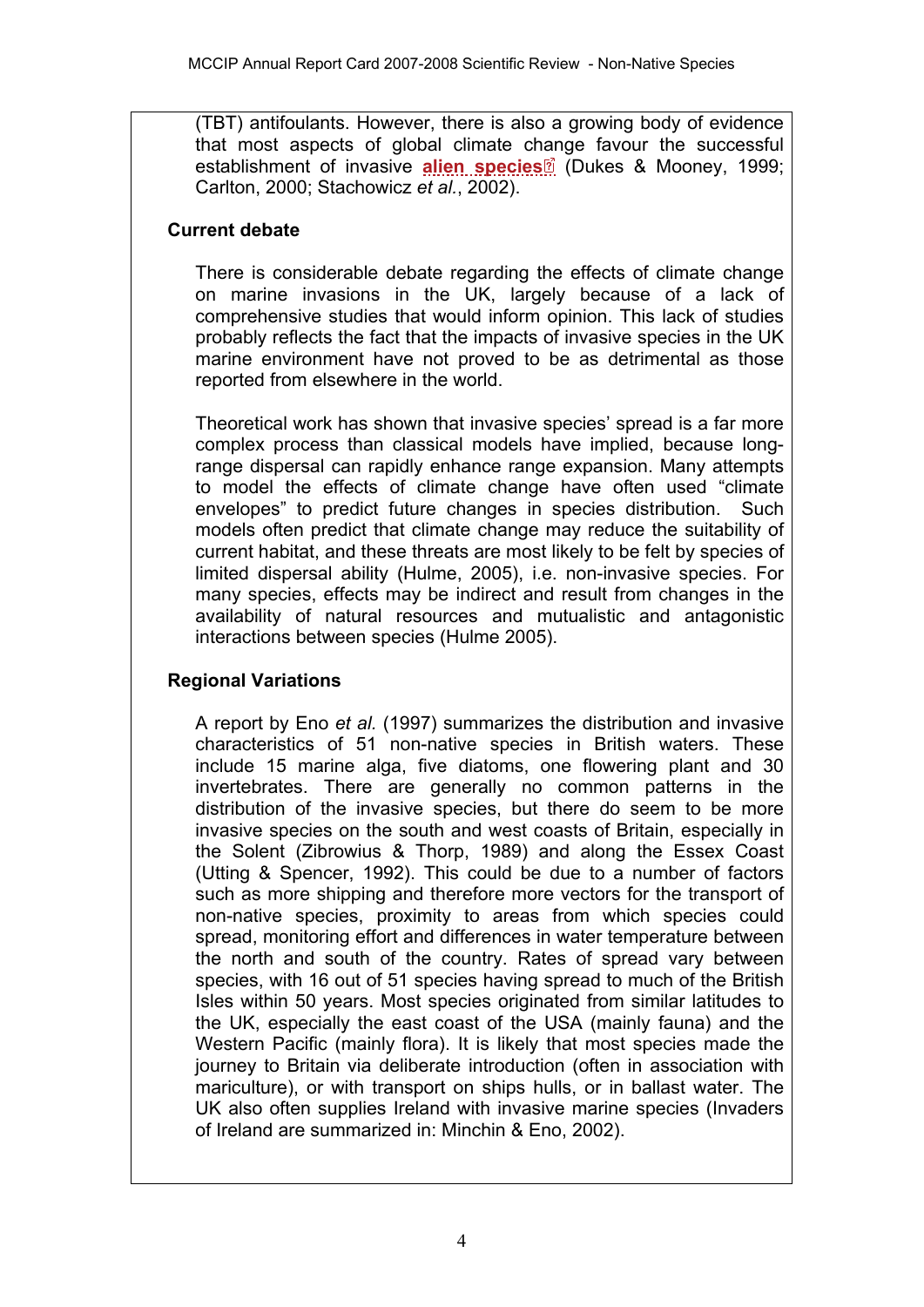From a Scottish perspective it is clear that some species are able to spread northwards and become established in colder waters. For example, ten marinas in Scotland were recently surveyed for seven non-native species (*Caprella mutica, Eriocheir sinensis, Perophora japonica, Styela clava, Codium fragile subsp. tomentosoides, Sargassum muticum* and *Undaria pinnatifida*) known to be established elsewhere within the UK (Ashton *et al.*, 2006). Seven of the marinas had one or more of the selected species and only three of the selected species were not found (*E. sinensis, P.japonica and U.pinnatifida*). It is worth noting that the Jap Weed (*Sargassum muticum*) is spreading particularly quickly around Scotland (Harries *et al.*, in prep) and may become a nuisance in many more harbours and shallow waters in the future.

# **Confidence assessments**

## **'What is already happening' - Medium**

We would suggest a **medium** level of confidence regarding "what is happening now". This applies to non-native species overall as the information available in the UK is moderate, and consensus is also only moderate.

## **'What could happen in the future' – High**

However, we would allocate a **high** level of confidence as to future effects; there is a growing body of evidence from the rest of the world that climate change can facilit[ate](http://www.mccip.org.uk/arc/2007/glossary.htm) marine invasions, and the potential risks from new *[introductions](http://www.mccip.org.uk/arc/2007/glossary.htm#Introduction)<sup>o*</sup> in the future are both high and potentially disastrous.

# **Knowledge gaps**

One of the major problems of assessing the potential impact of climate change on non-native species is the lack of knowledge regarding where many of the species are established. There has been no full scale base-line survey of the presence of non-native species in the marine environment so the current distribution of many species is not known.

**There is an urgent requirement for monitoring of the range of and effects of climate change on, established invaders. Only then can detailed risk assessments and contingency plans be prepared for future invaders. Further, the question of how climate change will interact with other ecological pressures (such as invasive species or habitat fragmentation) to create synergistic effects also needs to be considered (Sutherland** *et al.***, 2006).**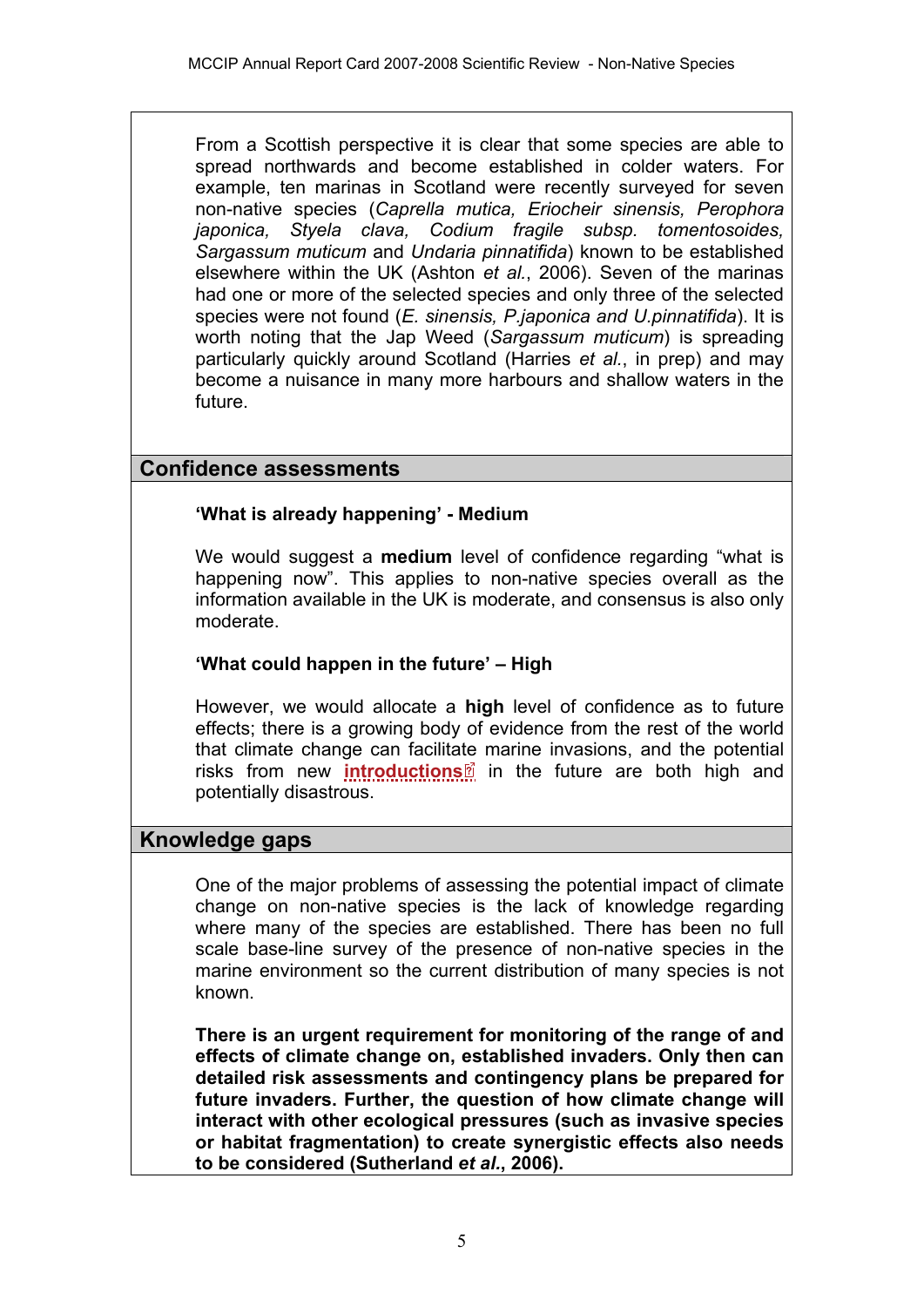## **Commercial impacts**

Commercially, some economically important species have been introduced, but some associated pests and parasites adversely affecting native species have also been unintentionally introduced. Control methods, where applied to nuisance species, are fairly ineffective and no non-native marine species have yet been successfully eradicated from British waters. Of the species deliberately introduced for aquaculture, only a few bivalve molluscs have become established in the natural environment beyond the confines of their cultivation. For example *Crepidula fornicata* has become a dominant mollusc in estuaries on the south coast and especially in the Solent, outcompeting oysters.

The Pacific oyster, *Crassostrea gigas*, is an important invasive species in its own right because it is extensively cultivated in Scotland. Cultivation of this species is controlled in that it occurs in containment (i.e. on trays or in bags) and is only allowed to go ahead after a consultation process. It is assumed that the low temperature of Scottish waters would mean that this species would be unable to establish itself. There has been no successful spat fall recorded in Scottish waters although maturation of the gonad and the occasional release has been noted but not settlement or establishment of populations. As this species has become established in other countries such as the Netherlands and Germany as well as areas in the south of the UK there is potential for an increased risk of the species becoming established in Scotland as water temperatures increase. This could lead to the out-competition of native filter feeders (Eno *et al.*, 1997) and the extensive modification of estuarine habitats.

The **[introduction](http://www.mccip.org.uk/arc/2007/glossary.htm#Introduction)**<sup>2</sup> of non-indigenous marine plankton via ballast water can also have a considerable ecological and economic effect on regional systems (Edwards *et al.* 2001). Some of these species can form Harmful Algal Blooms (HABs) and as a consequence of regional climate warming it is thought that many more non-indigenous species may become established in the future (e.g. *Gymnodinium catenatum*)

### **References**

Aldridge, D.C., Elliott, P. & Moggridge, G.D. (2004). The recent and rapid spread of the zebra mussel (*Dreissena polymorpha*) in Great Britain. *Biological conservation*, **119**, 253-261.

Ashton, G., Boos, K., Shucksmith, R. and Cook, E. (2006) Rapid assessment of the distribution of marine non-native species in marinas in Scotland. *Aquatic Invasions*, **1 (4)**, 209-213.

Barnes, H., & Barnes, M. (1960). Recent spread and present distribution of the barnacle Elminius modestus Darwin in north-west Europe.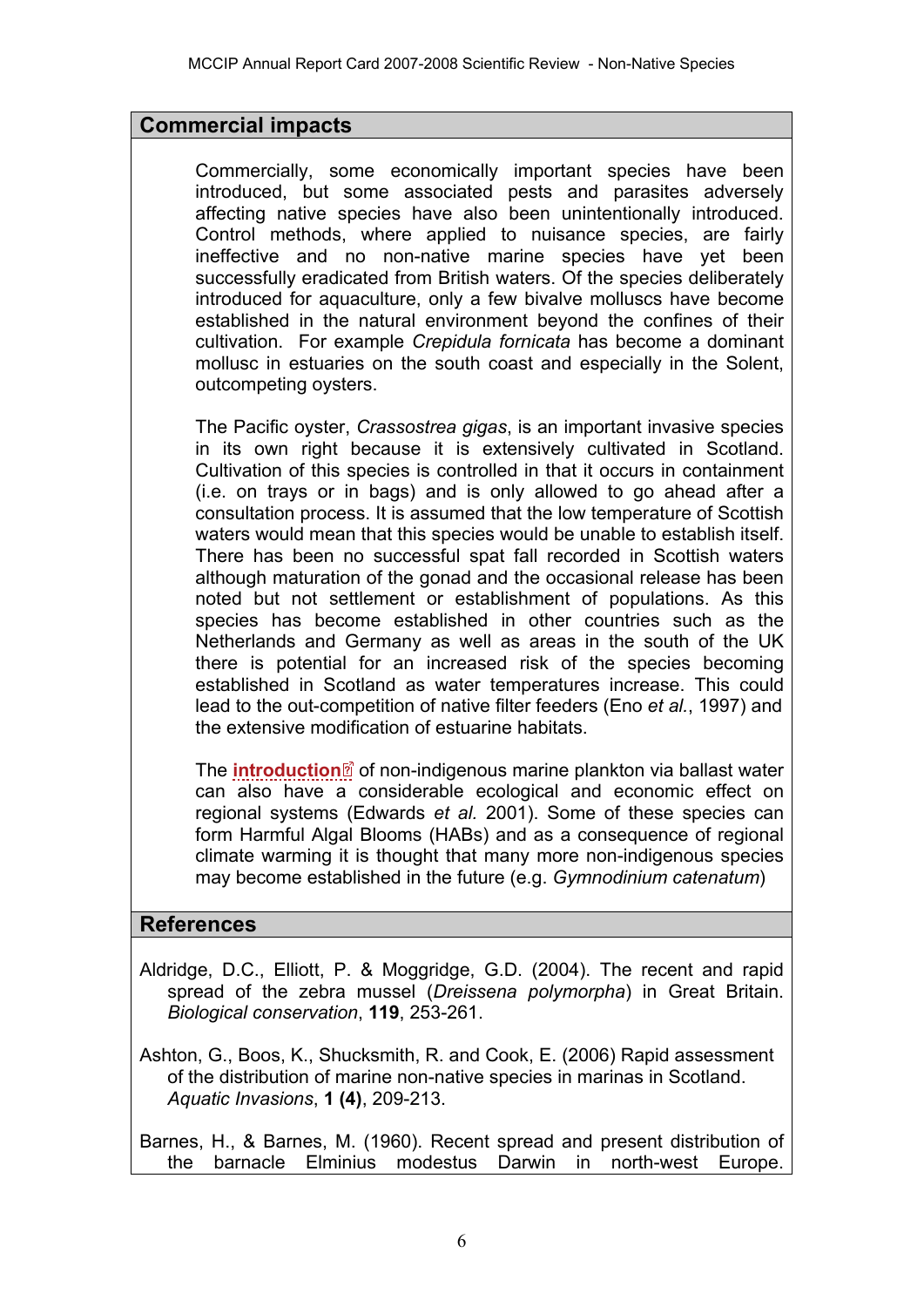Proceedings of the Zoological Society of London, 135: 137-145.

- Carlton, J.T. (2000). Global change and biological invasions in the oceans. In: Invasive species in a changing world eds. Mooney, H.A. and Hobbs, R.J.. Island press, Covelo, CA. pp 31-53.
- Dukes, J.S. and Mooney, H.A. (1999). Does global change increase the success of biological invaders. *Trends in Ecology and Evolution*, **14**  $(4)$ , 135 – 139.
- Edwards, M., John, A.W.G., Johns, D.G., & Reid, P.C. (2001). Case history and persistence of the non-indigenous diatom Coscinodiscus wailesii in the north-east Atlantic. *Journal of the Marine Biological Association of the United Kingdom*. **81**, 207-211
- Elliott, P (2005). The zebra mussel in England: biology, effects and control using micro-encapsulated toxins. PhD thesis, Department of Zoology, University of Cambridge, Cambridge, UK. Chapter 5, 99-130.
- Eno, C.N., Clark, R.A., Sanderson, W.G. (1997). Non-native marine species in British waters: a review and directory. Joint Nature Conservation Committee, JNCC Peterborough.
- Harley, C.D.G., Hughes, A.R., Hultgren., K.M., Miner, B.G., Sorte, C.J.B., Thornber, C.S., Rodriguez, L.F., Tomanek, L., Williams, L. (2006). The impacts of climate change in coastal marine systems. *Ecology Letters*, **9**, 228-241.
- Harries, D.B. , Harrow, S., Cook, E.J., Wilson, J.R., Mair, J.M., Donnan, D.W. (in prep). The establishment of the invasive alga *Sargassum muticum* on the west coast of Scotland: A prognosis of continued spread and potential areas of colonisation.
- Hawkins, S.J., Southward, A.J., Genner, M.J. (2003). Detection of environmental change in a marine ecosystem –evidence from the western English Channel. *The Science of the Total Environment* **310**, 245-256.
- Herborg, L.M., Rushton, S.P., Clare, A.S., Bentley, M.G.(2005). The Invasion of the Chinese Mitten Crab (*Eriocheir sinensis*) in the United Kingdom and Its Comparison to Continental Europe. *Biological invasions*, **7**(6), 959-968.
- Hiscock, K., & Moore, J. (1986). Surveys of harbours, rias and estuaries in southern Britain: Plymouth area including the Yealm. Nature Conservancy Council, CSD Report, No. 752.
- Hulme, P.E. (2005). Adapting to climate change: is there scope for ecological management in the face of a global threat? *Journal of Applied Ecology*, **42**  (5), p784.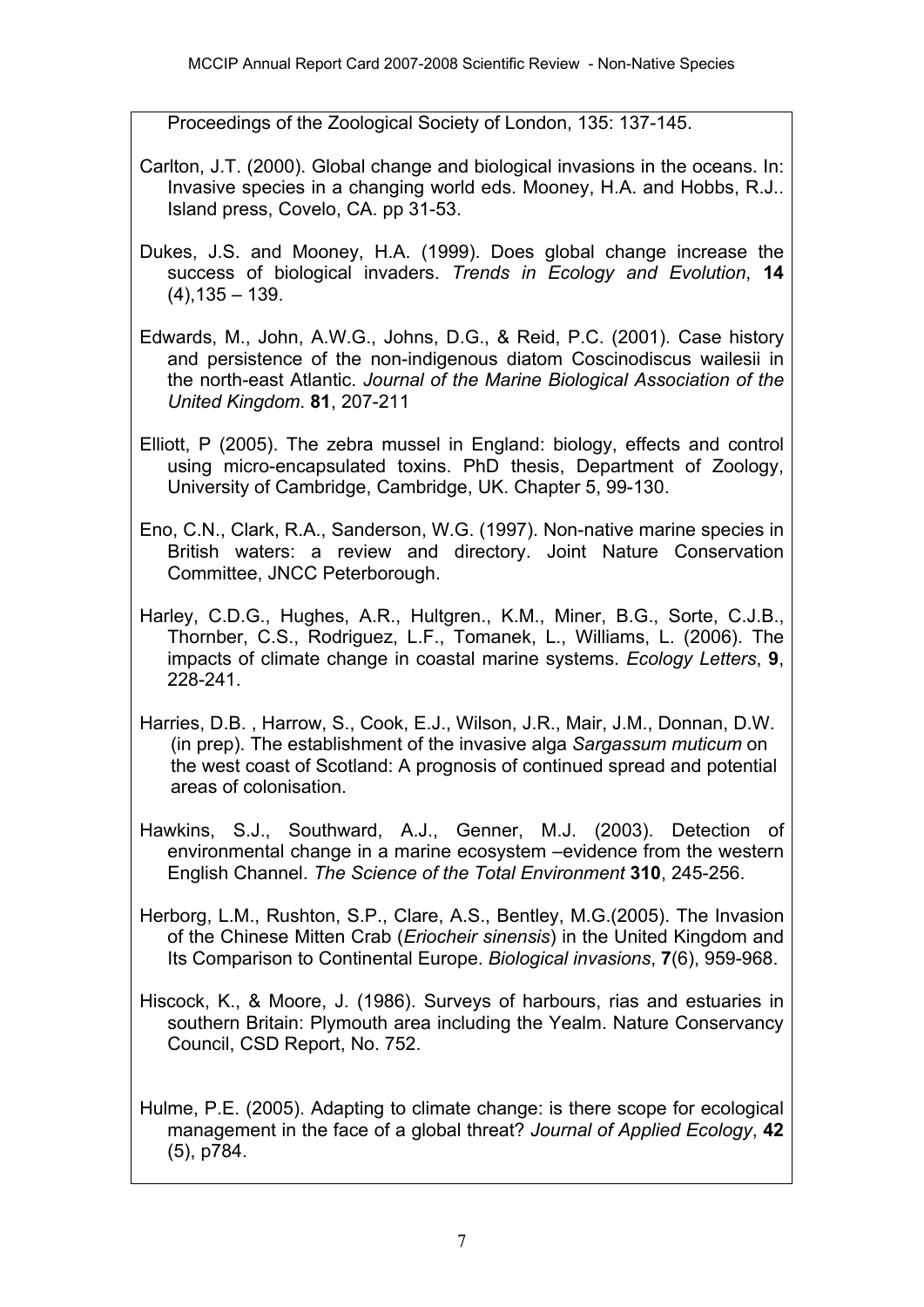- Minchin, D., & Eno, C (2002). Exotics of coastal and inland waters of Ireland and Britain. In: Invasive Aquatic Species of Europe: distribution, impacts and management. Leppakoski, E., Gollasch, S and Olenin, S. 206-216. Kluwer Academic Publishers, Dordreicht, The Netherlands.
- Minchin, D., McGrath, D., & Duggan, C.B. (1995). The slipper limpet, *Crepidula fornicata* (L.), in Irish waters, with a review of its occurrence in the north-eastern Atlantic. *Journal of Conchology*, **35**, 247-254.
- Rogers, C.E. and McCarty, J.P (2000). Climate change and ecosystems of the Mid-Atlantic region. *Climate Research* **14**, 235- 244.
- Ruiz, G.M., Carlton, J.T., Grosholz, E.D., Hines, A.H. (1997). Global invasions of marine and estuarine habitats by Non-indeigenous species: mechanisms, extent and consequences. *American Zoologist*, **37**, 621-632.
- Ruiz, G.M., Fofonoff, P.W., Carlton, J.T., Wonham, M.J. & Hines, A.H. (2000). Invasion of the coastal marine communities of North America: Apparent Patterns, Processes, and Biases. *Annual Review of Ecology and Systematics*, **31**: 481-531.
- Stachowicz J.J., Terwin J.R,, Whitlatch R.B. & Osman RW. (2002). Linking climate change and biological invasions: Ocean warming facilitates nonindigenous species invasions. *Proceeding of the National Academy of Sciences U S A*. **99**(24):15497-500.
- Sutherland, W.J., Armstrong-brown, S., Armsworth, P.R., Brereton, T., Brickland., J., Campbell, C.D., Chamberlain, D.E., Cooke, A.I., Dulvy, N.K., Dusic, N.R., Fitton, M., Freckleton, R.P., Godfray, C.J., Grout, N.B., Harvey, J., Hedley, C., Hopkins, J.J., Kift, N.B., Kirby, J., Kunin, W.E., Macdonald, D.W., Marker, B., Naura, M., Neale, A,R., Oliver, T., Osborn, D., Pillin, A.S., Shardlow, M.E., Showler, D.A., Smith, P.L., Smithers, R.J., Soland, J., Spencer, J., Spray, C.J., Thomas, C.D., Thompson, J., Webb, S.E., Yalden, D.W. & Watkinson, A.R. (2006). The identification of 100 ecological questions of high policy relevance in the UK. *Journal of Applied Ecology*, **43** (4), Page 617.
- Utting, S.D., & Spencer, B.E. (1992). Introductions of marine bivalve molluscs into the United Kingdom for commercial culture - case histories. ICES Marine Science Symposium, 194: 84-91 Williamson, M. 1996. Biological invasions (Chapman and Hall, London).

# **Other useful references**

- Chapman, J.W. (2000). Marine bioinvasions: Proceedings of the First National. Conference, 66-80.
- Crisp, D.J. (1958). The spread of *Elminius modestus* in north-west Europe. *Journal of the Marine Biological Association of the United Kingdom*, **37**: 483-520.